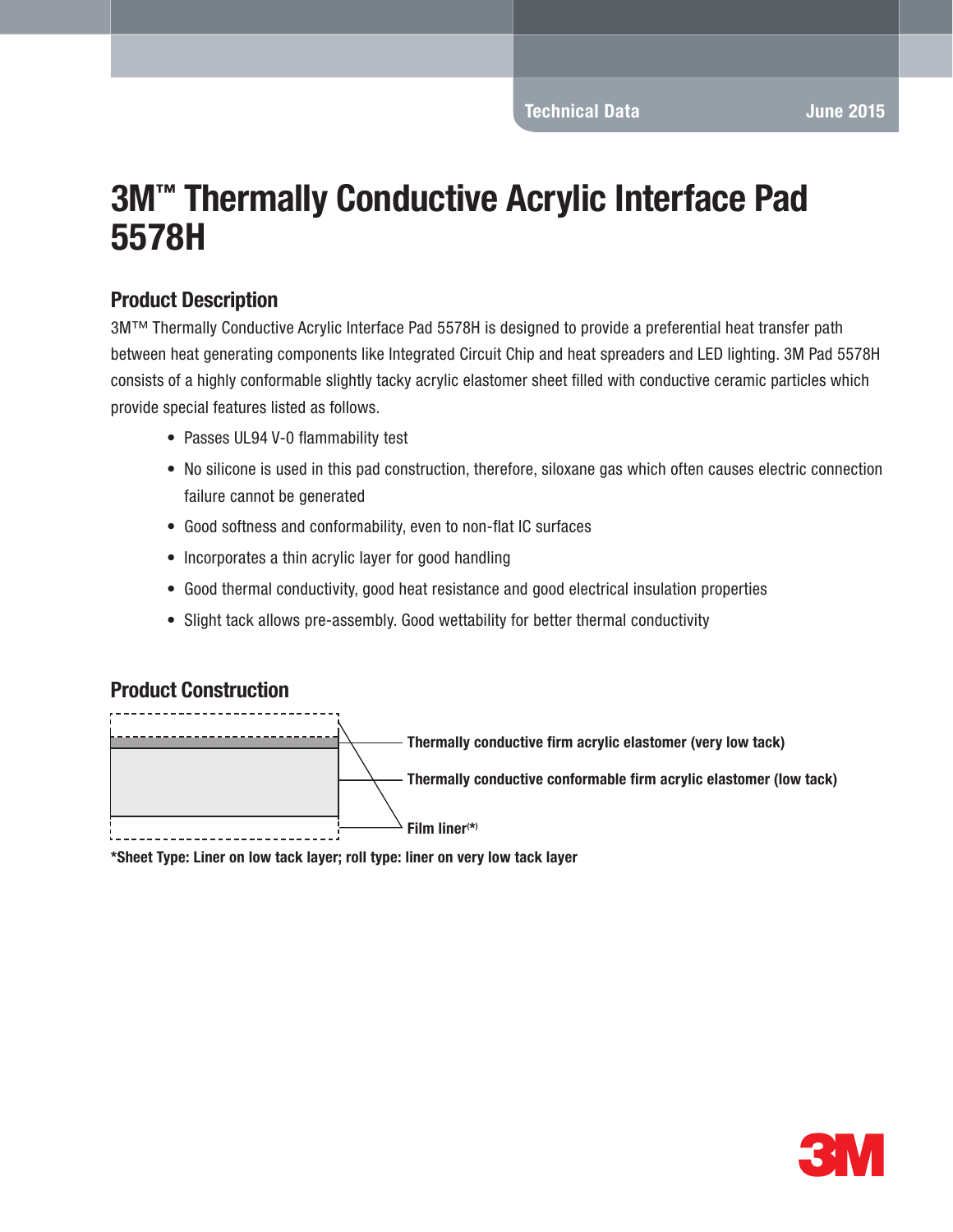## Typical Physical Properties and Performance Characteristics

Note: The following technical information and data should be considered representative or typical only and should not be used for specification purposes.

| <b>Property</b>                            | <b>Method</b>                             | <b>Value</b><br>3M™ Thermally Conductive Acrylic Interface Pad 5578H |
|--------------------------------------------|-------------------------------------------|----------------------------------------------------------------------|
| <b>Color</b>                               |                                           | Light grey / White                                                   |
| Thickness (mm)*                            | 3M method                                 | 0.5 / 1.0                                                            |
| <b>Thermal Conductivity (W/m-K)</b>        | 3M method                                 | 3.5                                                                  |
| <b>Flammability</b>                        | UL94 UL registration:<br>file no. E176845 | $V - Q$                                                              |
| <b>Relative Temperature Index (RTI)</b>    | UL registration:<br>file no. E239181      | 140°C (Electric Grade)                                               |
| Density (g/cm <sup>3</sup> , $@$ 25 $°C$ ) | 3M method                                 | 2.5                                                                  |
| <b>Hardness</b>                            | Asker C                                   | 38                                                                   |
| Volume Resistivity ( $\Omega$ -cm)         | <b>JIS K6249</b>                          | $1.7 \times 10^{12}$                                                 |
| Dielectric Strength (kV/mm)                | <b>JIS K6249</b>                          | 19                                                                   |

**Note:** \*Tolerances of 1 mm and 1.5 mm =  $+/-10\%$ , 0.5 mm  $+/-0.1$  mm.

#### 3M™ Thermally Conductive Acrylic Interface Pad 5578H Heat Stability

| <b>Duration (hrs)</b> | <b>Initial</b> | 500       | 1000      | 2000      |
|-----------------------|----------------|-----------|-----------|-----------|
| Hardness (Asker C)    | 39             | 38        | 38        | 38        |
| <b>Appearance</b>     |                | No effect | No effect | No effect |

Aged at 130°C in high temperature chamber.

| 3M™ Thermally Conductive Acrylic Interface Pad 5578H |                                                     |  |  |  |
|------------------------------------------------------|-----------------------------------------------------|--|--|--|
| <b>UL Rating</b>                                     | In Service Temperature Resistance                   |  |  |  |
|                                                      | <b>Short Term</b><br>(Hours-Days)<br>$130 - 150$ °C |  |  |  |
| UL94 V-0 UL file no. E176845                         | Long Term<br>(Weeks-Months)<br>$110 - 120^{\circ}C$ |  |  |  |